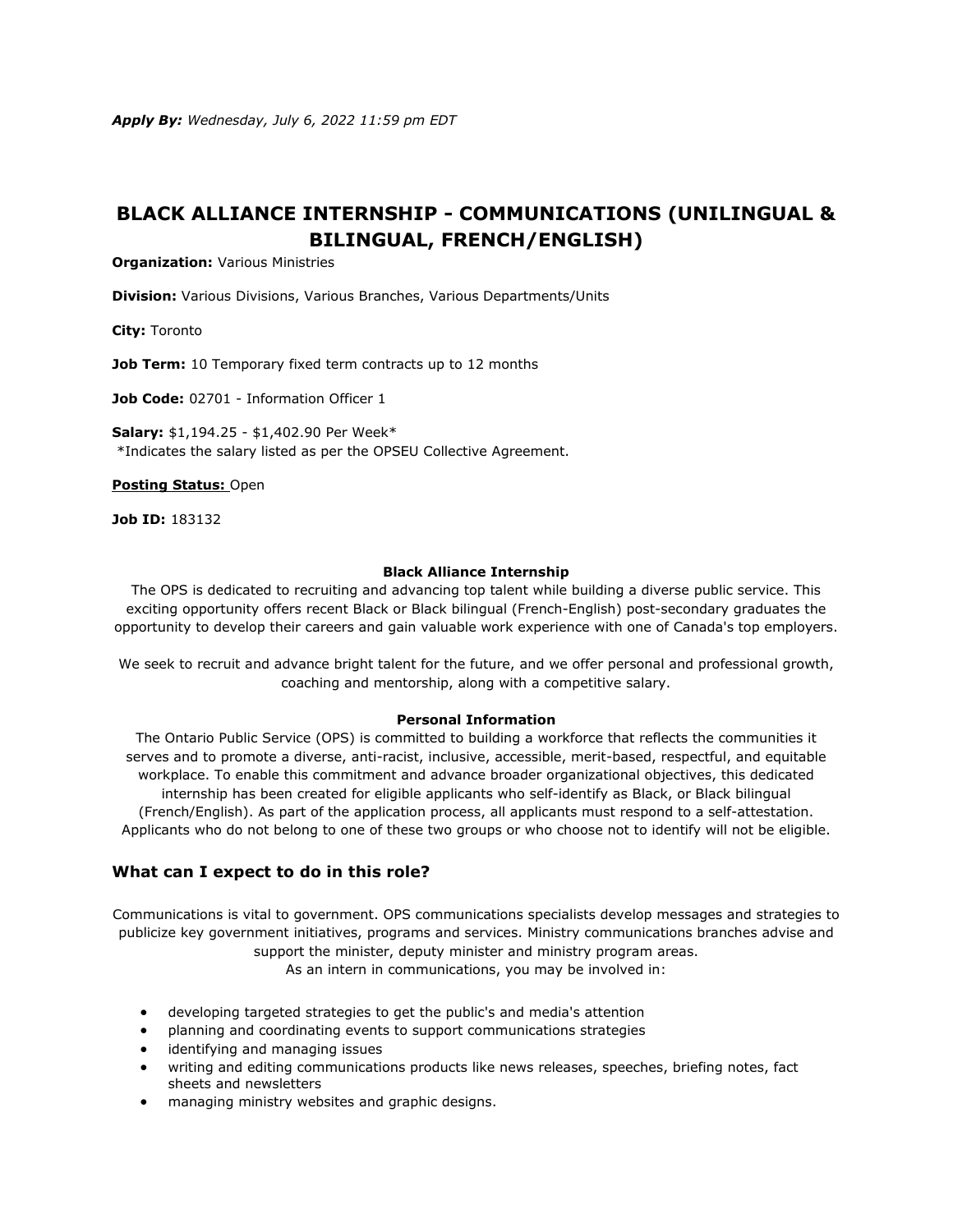## **How do I qualify?**

### **Mandatory**

- You must self-identify as Black (regardless of your cultural identity or place of birth).
- You must have graduated or will complete the requirements to graduate with a degree, diploma or post-graduate certificate from a recognized or legally authorized post-secondary institution in the last five years (May 2017-June 2022).
- You must be legally entitled to work in Canada.
- French proficiency levels for bilingual placements will be tested and confirmed before hire.

## **Skills**

- **Analytical:** identify trends and relevant themes to support the development of user-focused and evidence-based findings and recommendations
- **Collaboration:** work with others across the organization to identify and solve a problem or achieve a common goal that is mutually beneficial
- **Relationship Management:** build and maintain strong working relationships with clients, stakeholders, partners and colleagues while demonstrating respect, ethics and extending trust in order to achieve organizational goals
- **Planning and Coordinating:** prioritize tasks, manage competing priorities to effectively manage time in order to meet deadlines.
- **French Language:** for some placements, French proficiency is not required but is considered an asset.

## **Knowledge**

- Strategic Communications/Integrated Marketing: an understanding of integrated marketing principles and concepts
- Digital Communications: knowledge of digital communications including social media platforms and an understanding of how different digital channels are used to communicate with audiences

#### **OPS Commitment to diversity, inclusion, accessibility, and anti-racism:**

We are committed to build a workforce that reflects the communities we serve and to promote a diverse, anti-racism: inclusive, accessible, merit-based, respectful and equitable workplace.

We invite all interested individuals who meet the mandatory eligibility to apply and encourage applications from people with disabilities as well as people from a diversity of ethnic and cultural origins, sexual orientations, gender identities and expressions.

Visit the **[OPS Anti-Racism Policy](https://www.ontario.ca/page/ontario-public-service-anti-racism-policy)** and the **[OPS Diversity and Inclusion Blueprint](https://www.ontario.ca/page/ops-inclusion-diversity-blueprint)** pages to learn more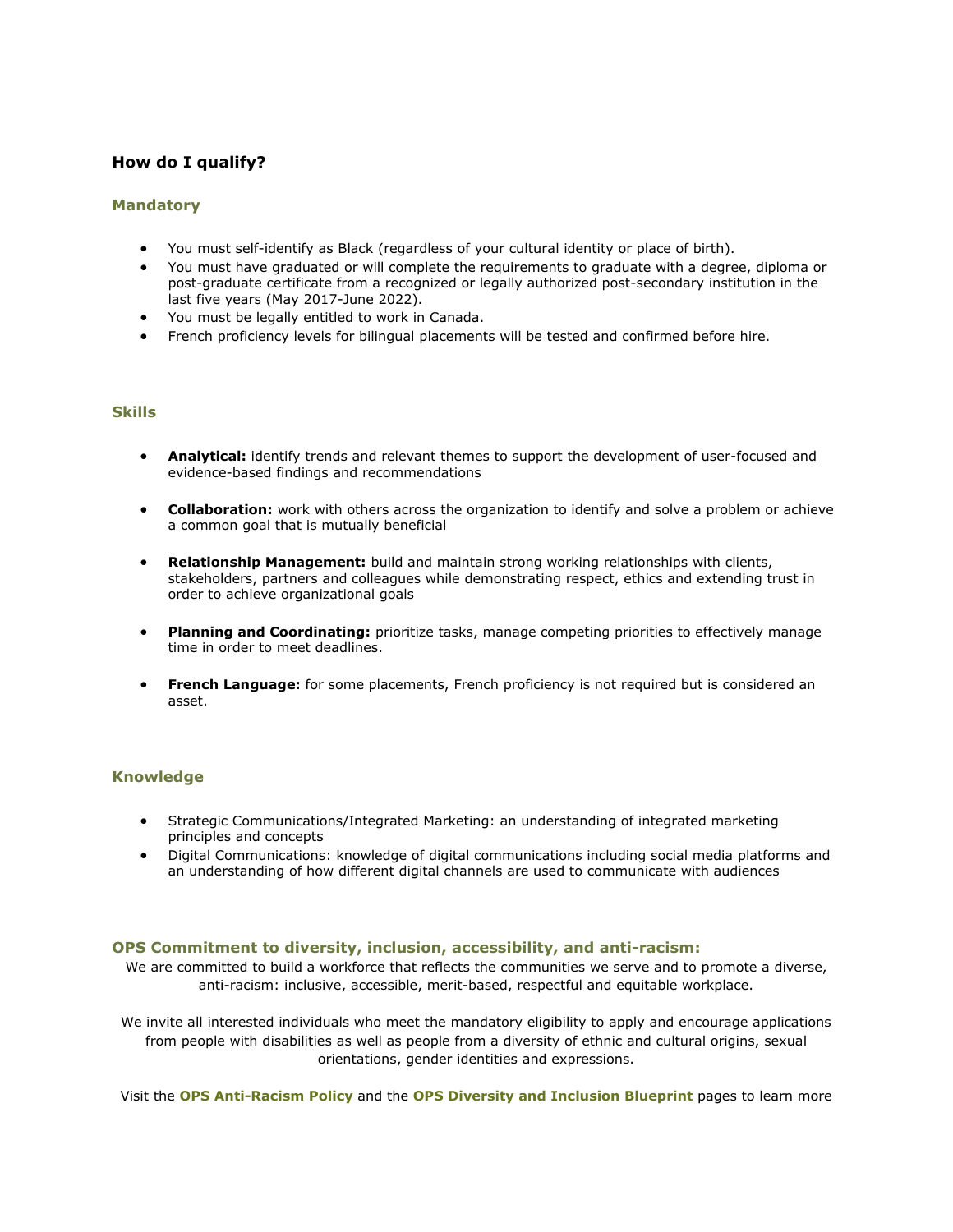about the OPS commitment to advance racial equity, accessibility, diversity, and inclusion in the public service.

We offer employment accommodation across the recruitment process and all aspects of employment consistent with the requirements of Ontario's **[Human Rights Code](https://www.ohrc.on.ca/en/ontario-human-rights-code)**. Refer to the application instructions below if you require a disability-related accommodation.

## **Communications Placement Information:**

3 Bilingual Temporary- up to 12 months, Toronto

• Ministry of Economic Development, Job Creation and Trade, Advanced-Minus

- Ministry of Solicitor General, Criminal Record Check, Advanced
	- Ministry of Transportation, Advanced-Minus
		- 7 Temporary up to 12 months, Toronto
		- Cabinet Office, Criminal Record Check
	- Ministry of Citizenship and Multiculturalism
- Ministry of Government and Consumer Services (Optional locations: North Bay, Orillia or Thunder Bay)
	- Ministry of Health
	- Ministry of Long-Term Care

## **Additional Information:**

### **Address:**

- 3 Bilingual Temporary, duration up to 12 months, Toronto, Toronto Region, Criminal Record Check
- 7 Temporary, duration up to 12 months, Toronto, Toronto Region

**Compensation Group:** Ontario Public Service Employees Union **[Schedule:](https://www.ontario.ca/page/careers-job-ad-definitions)** 6

**Category:** Internships

Posted on: Wednesday, June 15, 2022

#### **Note:**

- [This ad is also available in French.](https://www.gojobs.gov.on.ca/Preview.aspx?Language=French&JobID=183132)
- In accordance with the Ontario Public Service (OPS), Employment Screening Checks Policy (ESCP), the top candidate(s) may be required to undergo a security screening check. Refer to the above to determine the screening checks that are required for this position.

Required security screening checks along with your written consent, will be sent to the Transition and Security Office (TSO), Talent Development Branch, Talent and Leadership Division to evaluate the results. If applicable, the TSO, with your written consent, will request and obtain any additional employment screening checks that were not obtained directly by you.

A record under the Criminal Code and/or other federal offence record(s) does not automatically mean you will be ineligible for the position. The employment screening check(s) will only be reviewed and evaluated by the TSO for the purpose of making a security clearance decision. The details of an individual's employment screening check(s) will be considered in specific relation to the duties and responsibilities of the position being filled. Employment screening check records will be maintained by the TSO and kept strictly confidential.

• **These temporary internship positions are 12-month contracts starting August 29, 2022.**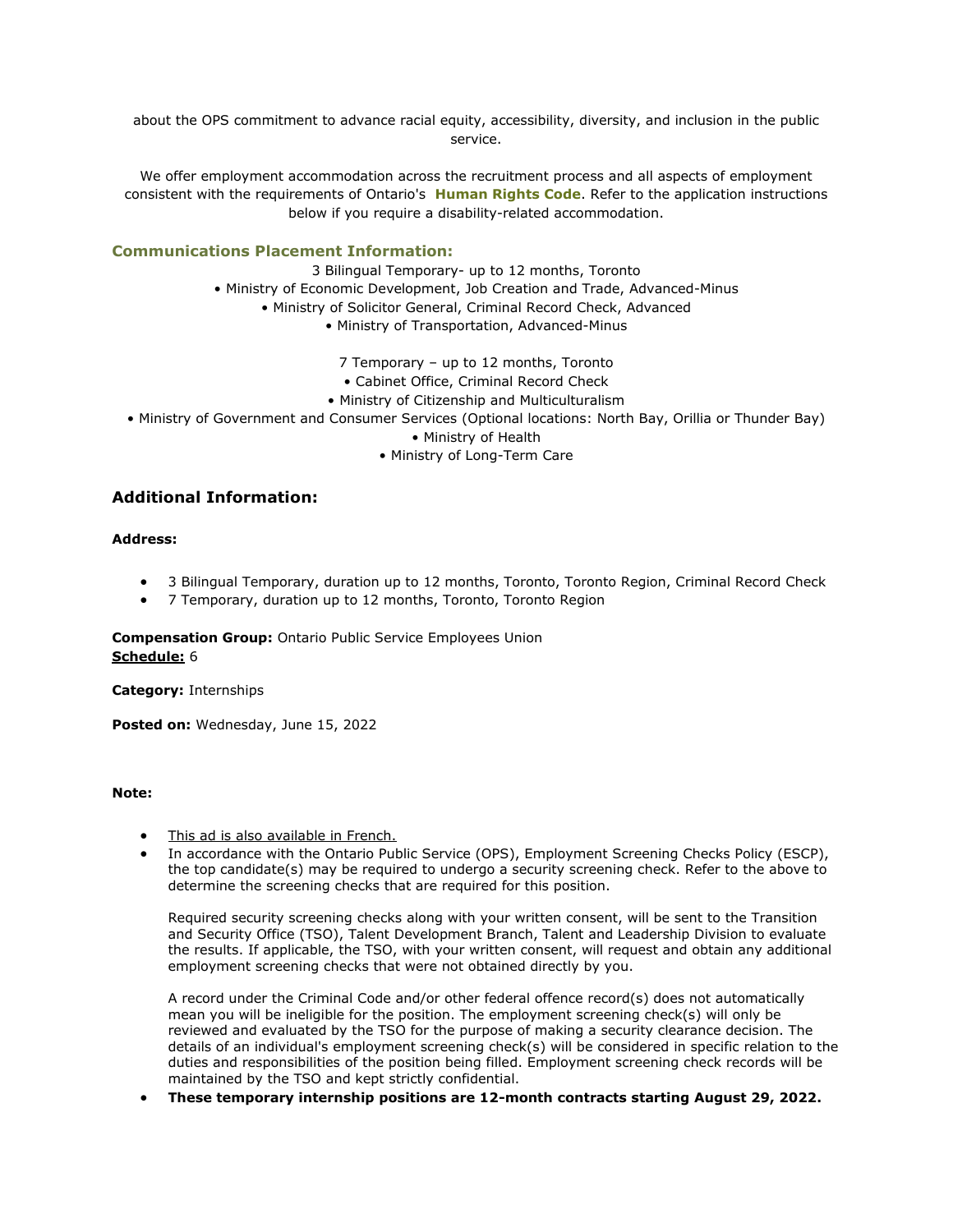- The information that you provide for the purpose of this competition and the results from this competition may be used to fill other internship opportunities in the OPS and public sector organizations where TBS provides administrative services.
- In order to meet the program goals and ensure that our recruitment practices are fair, open and transparent, it is necessary that only those applicants who self-identify as Black are considered for this internship. Personal information collected in this attestation will contribute to efforts in building a more diverse,

inclusive, and accessible OPS. Information collected in this attestation will be retained by the Internships Unit, Treasury Board Secretariat and will be used to determine your qualifications for this program. Any data will be reported on an aggregate, depersonalized basis only. All information will be protected in accordance with the Freedom of Information and Protection of Privacy Act. The Government of Ontario is an equal opportunity employer and has a legal duty to accommodate under the Accessibility for Ontarians with Disabilities Act and Ontario's Human Rights Code. If you have any questions about this attestation or require accommodation to complete this attestation, please contact the Internships Unit at **[contact.oip@ontario.ca](mailto:contact.oip@ontario.ca)**.

Please do not provide more personal information than what is asked of you. For example, do not include your social insurance number, photograph, or banking information, etc. with your application. We strongly encourage you not to provide us with information beyond that which is requested in the job posting.

## **How to apply:**

- 1. You must **[apply online](https://www.gojobs.gov.on.ca/Apply.aspx?Language=English&JobID=183132)**.
- 2. Your cover letter and resume combined should not exceed five (5) pages. For tips and tools on how to write a concise cover letter and resume, review the **[Writing a Cover Letter and Resume: Tips,](https://www.gojobs.gov.on.ca/Docs/OPSCoverLetterandResumeWritingGuide.pdf)  [Tools and Resources](https://www.gojobs.gov.on.ca/Docs/OPSCoverLetterandResumeWritingGuide.pdf)**.
- 3. Customize your cover letter and resume to the qualifications listed on the job ad. Using concrete examples, you must show how you demonstrated the requirements for this job. We rely on the information you provide to us.
- 4. Read the **[job description](https://www.gojobs.gov.on.ca/PDR.aspx?Language=English&JobID=183132)** to make sure you understand this job.
- 5. OPS employees are required to quote their WIN EMPLOYEE ID number when applying.
- 6. If you require a disability related accommodation in order to participate in the recruitment process, please **[Contact Us](https://www.gojobs.gov.on.ca/ContactUs.aspx)** to provide your contact information. Recruitment Services staff will contact you within 48 hours.

**All external applicants (including former employees of the Ontario Public Service) applying to a competition in a ministry or Commission public body must disclose (either in the cover letter or resume) previous employment with the Ontario Public Service. Disclosure must include positions held, dates of employment and any active restrictions as applicable from being rehired by the Ontario Public Service. Active restrictions can include time and/or ministry-specific restrictions currently in force, and may preclude a former employee from being offered a position with the Ontario Public Service for a specific time period (e.g. one year), or from being offered a position with a specific ministry (either for a pre-determined time period or indefinitely). The circumstances around an employee's exit will be considered prior to an offer of employment. Remember:** The deadline to apply is **Wednesday, July 6, 2022 11:59 pm EDT**. Late applications will not

be accepted.

We thank you for your interest. Only those selected for further screening or an interview will be contacted.

**Job advertisements for positions that have been designated bilingual will be provided in both English and French on the website. Positions that are not designated bilingual are not translated and are displayed in English only on both the English and French versions of the website.**

**Les annonces d'emploi pour les postes désignés bilingues sont publiées en anglais et en français sur le site Web. Les annonces pour les postes qui ne sont pas désignés bilingues ne sont pas**